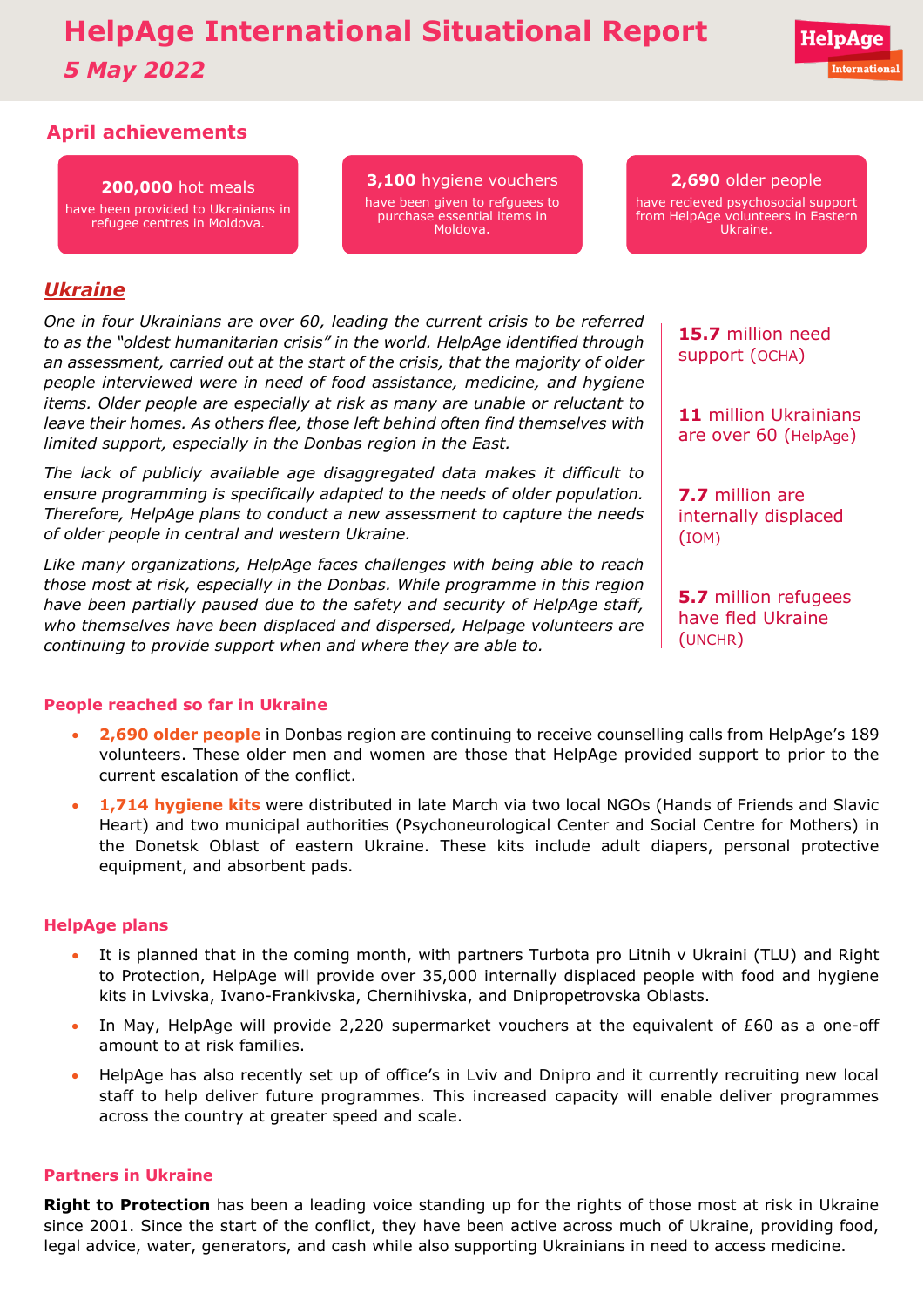**[TLU](http://www.tlu.org.ua/)** is a Ukrainian NGO which has been providing support to older people since 1999. During the crisis, they have been working through their large network of volunteers across Ukraine to provide food, medicine, and hygiene items.

#### **HelpAge's history in Ukraine**

HelpAge has been operating in Ukraine since 2014 when conflict broke out in the east of the country. Through HelpAge's staff and volunteers in Sloviansk and Severodonetsk, which is close to the previous contact line,

HelpAge provided support to some of the most at risk older people. This support included providing homebased care where volunteers would visit the older people in their homes. In addition, community safe spaces for older people were established where older people could meet and socialize. Finally, cash assistance was provided through the postal system to help cover their basic needs.

## *Moldova*

*In Moldova, [434,275](https://data2.unhcr.org/en/documents/details/92388) older people have entered the country, of which [9%,](https://data2.unhcr.org/en/documents/details/92088) according to [REACH,](https://data2.unhcr.org/en/documents/details/92429) are over 65. While most have passed through Moldova to Romania, or have returned to Ukraine, 97,000 have chosen to stay. Of these [4,384 p](https://www.impact-repository.org/document/reach/9a15586a/REACH_MDA_Factsheet_RAC-Weekly-Needs-Monitoring_2022-04-27_EN.pdf)eople are residing in the 95 refugee accommodation centres while the rest are either staying with host families or friends or are renting private accommodation. Older people who arrive in Moldova have faced often difficult and traumatizing journeys, complicated by mobility issues that many face. Every person who arrives in Moldova has unique needs. Ensuring that support is tailored to the individual will remain critical.* 

**97,000** refugees are remaining in Moldova [\(UNCHR\)](https://data2.unhcr.org/en/documents/details/92388)

Approximately, **8,700** refugees remaining in Moldova are over 65 [\(REACH\)](https://data2.unhcr.org/en/documents/details/92429)

#### **People reached so far in Moldova**

- **2,250 refugees** have been provided with food catering or food vouchers in 46 refugee accommodation centres across Moldova since the middle of March. This support includes providing three hot meals a day to some of the most at-risk refugees.
- **3,100 refugees have received hygiene vouchers** that were distributed at 45 refugee accommodation centres across Moldova, in April, enabling refugees to purchase soap and hand sanitizer at local stores.
- **45 refugee accommodation centres received institutional hygiene kits.** These included washing mops, washing up liquid, hand sanitizer, and other items.

#### **HelpAge plans**

- In the coming weeks, HelpAge will scale up and modify the provision of food assistance in the refugee centres, in collaboration with the World Food Programme.
- HelpAge is also aiming to provide more support to the refugees in the rural areas, including providing safe spaces for refugees to gather and providing cash assistance. Partners are being identified to ensure the support can be provided through organisations with local expertise.

#### **HelpAge's history in Moldova**

HelpAge has been operating in Moldova since 2000. Many older people in Moldova do not have access to pensions and often live in homes with no running water. Without the internet and mobile phones, older people are also at risk of being isolated from friends and family, particularly in rural areas where there has been significant migration in recent years. HelpAge has been supporting older people through providing home visits, social activities, and ensuring they have access to the internet. Due to the recent influx of refugees, despite their small team, our Moldovan colleagues have expanded their work significantly to also provide support to the refugees.



an older Ukrainian.